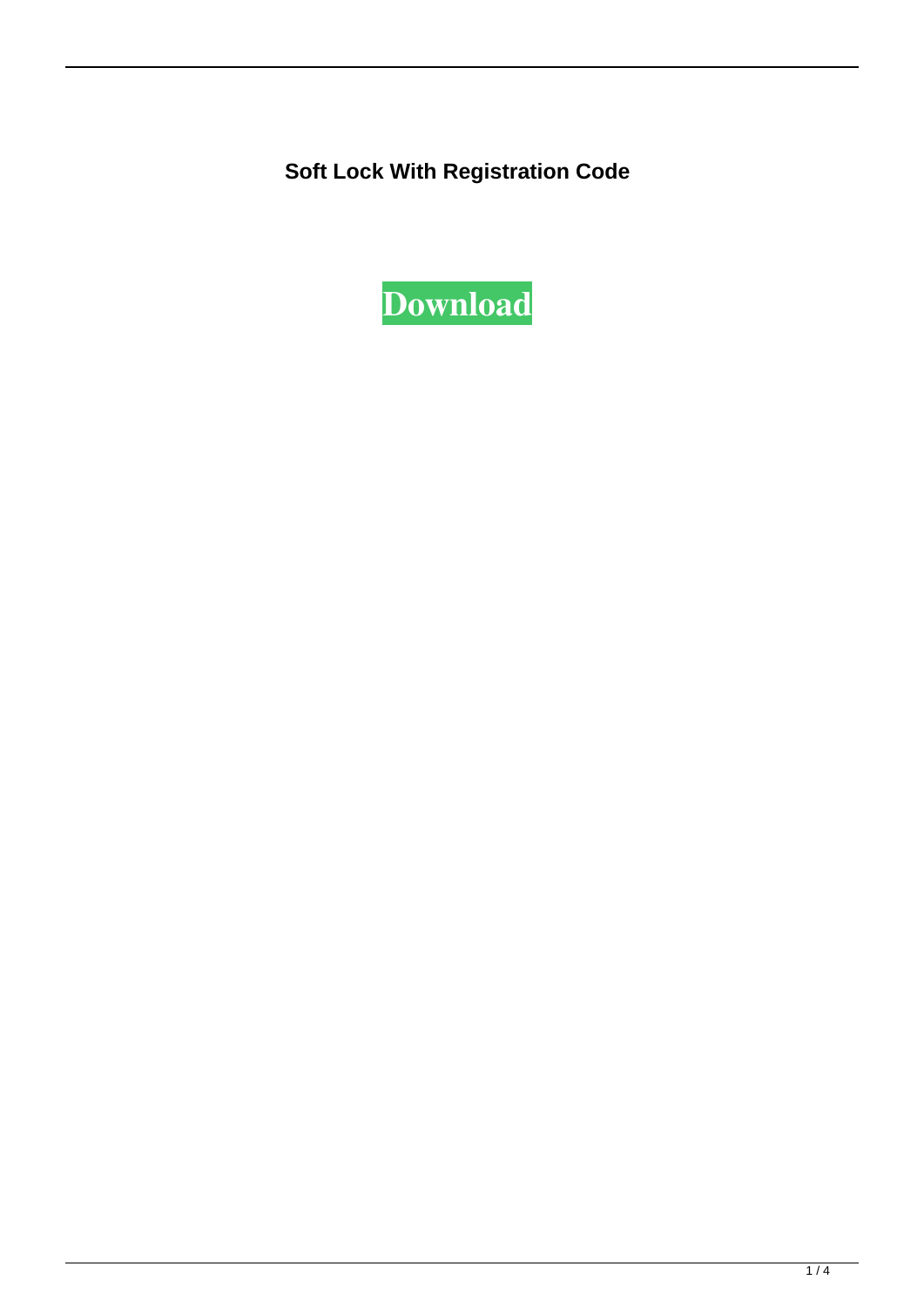# **Soft Lock Crack + Patch With Serial Key Free Download**

Soft Lock is a Delphi based program, designed on Windows. It is the program of choice for those, who want to keep an eye on the performance of their PC's, want to find out what exactly goes on in RAM, want to keep track of what programs are running on their PC's and much more. The basic principle of Soft Lock is that of utilizing the memory. Soft Lock is designed to work with the memory, which is not used by other programs or by the operating system. It works by recording which programs use which memory portions, which allow the user to find which programs are using which memory portions. With this knowledge, Soft Lock knows which memory portions are available to other programs. Soft Lock Features: The most interesting features of the Soft Lock are: - An easy to understand and effective interface - The possibility of setting the maximum RAM usage - The ability to show the RAM usage of any process or even the whole system - Notifications about the performance of the system - An ability to recover some lost RAM (with many programs) - The ability to run with no external help - The ability to work together with anti-virus programs Soft Lock will not have any negative effect in your system, as far as we know. Thanks for your attention! QuickWiz is a tool to analyze and monitor the system status and find out which programs are using the most RAM and which programs are slowing down the PC. The QuickWiz is able to detect hundreds of software components in real time and show you their full details, including the RAM usage and the processor utilization. With QuickWiz you can monitor the performance of your PC, find out what components are causing slow down and how much RAM they are taking. In addition you can manage them by removing them, cleaning your system and adding other programs that may help you achieve better results. You can decide whether to allow other programs to use some of the RAM or not, and decide whether to allow some of them to start while others are not running. QuickWiz Includes: - 300+ hardware and software components analysis - Load and Unload events - Detailed information about all programs, their functions, startup time, RAM usage, processor utilization and a lot more - 5 languages are available: English, German, Russian, Hungarian, French U-Lock is a personal computer security and storage manager. It's a complete security solution which helps to control and

### **Soft Lock Crack+ Keygen**

The KeyMacro is a system of software procedures, which lets you set the exact program to be started, when you enter a certain combination of keys, or when you press a key, with an assigned combination of keys. KeyMacro can be used together with any other program that allows the use of macros, just like Delphi application, for instance. When you program a macro to be started, it is very convenient to add some text to it, so that you can see what the macro will do. A dialog-box will appear, where you can add any kind of text. You can program a KeyMacro to start not only a certain application, but also to start a dialog box with some text, using the command-line. This is how you can use KeyMacro to start a program without an icon on the taskbar, or to start a dialog box with some text. KeyMacro Description: KeyMacro is a system of software procedures, which lets you set the exact program to be started, when you enter a certain combination of keys, or when you press a key, with an assigned combination of keys. KeyMacro can be used together with any other program that allows the use of macros, just like Delphi application, for instance. When you program a macro to be started, it is very convenient to add some text to it, so that you can see what the macro will do. A dialog-box will appear, where you can add any kind of text. You can program a KeyMacro to start not only a certain application, but also to start a dialog box with some text, using the command-line. This is how you can use KeyMacro to start a program without an icon on the taskbar, or to start a dialog box with some text. Default Installation Path: System directory. Install Steps: Open the installation folder for your chosen version of Delphi and unzip the.zip file Run the batch file that is inside the.zip Start the SoftLock setup program Follow the instructions that are displayed on the screen Start SoftLock Click the "installation" button and select the correct directory to install SoftLock in. If you have a missing registry key, click the link to the instructions to know how to add it. To remove SoftLock, remove the SoftLock.ini from the installation folder Next version: -------------------- The next version of SoftLock 81e310abbf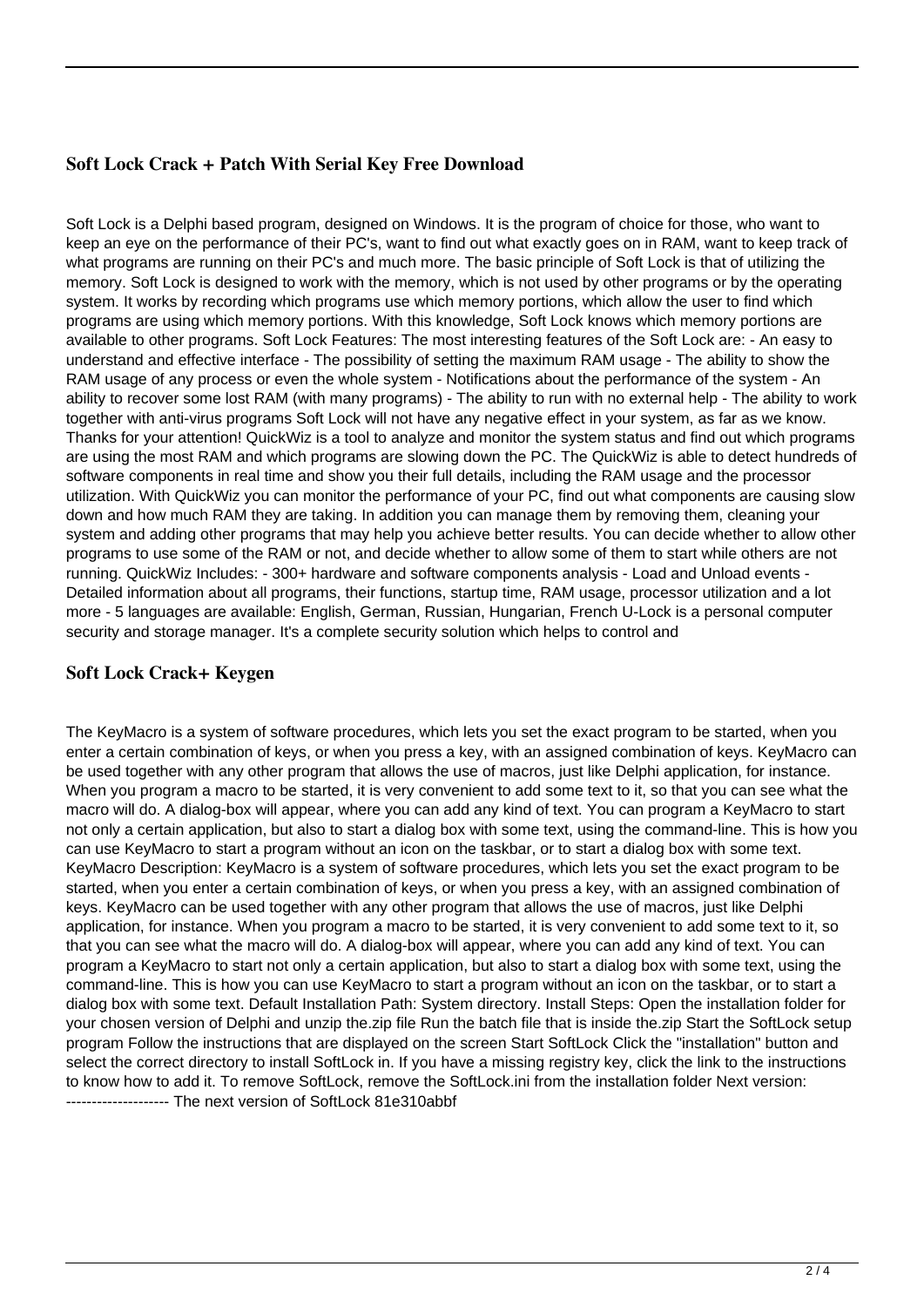# **Soft Lock (LifeTime) Activation Code Download X64**

KeyMacro is a very useful utility program that you can use to simplify passwords. In case you've forgotten a password, simply select a "Forgotten" key and click on it, and it will fill the form with a random set of characters. When you get the password, click on it and it will clear the form. How it works: KeyMacro requires the Delphi compiler. The program works only on Windows and you'll need to download it from the "KeyMacro" section of our download page. INSTALLATION INSTRUCTIONS: Run KeyMacro.exe and click on "INSTALL" That's all you need to do. If you have any problems, just send us an e-mail. If you like the program, please write a review here, and if you can, please send us an e-mail and tell us what improvements and / or improvements you would like to see. [BRAND\_NAME] - DVD-RW Tool [BRAND\_NAME] - DVD-RW Tool is a very important and useful software program, which can help you burn your DVD-RW media. [BRAND\_NAME] - DVD-RW Tool allows you to burn many types of DVD-RW media such as DVD-RW, DVD-RW DL, BD-RE, and much more. It also allows you to burn from audio CD, and it allows you to burn from ISO image files. [BRAND\_NAME] - DVD-RW Tool is packed with a lot of features and is very easy to use. With its help, you can burn your own data, or use it as a media burner with the help of the included Wizard, which will guide you step by step through the burning process. If you wish to use a different application, [BRAND\_NAME] - DVD-RW Tool has a lot of different editions, but they all have the same great features. [BRAND\_NAME] - DVD-RW Tool can be downloaded for free and is one of the best applications for burning DVDs. [BRAND\_NAME] - Icon and Text Encoder [BRAND\_NAME] - Icon and Text Encoder is a very useful software program for anyone who needs to encode a lot of different types of files. [BRAND\_NAME] - Icon and Text Encoder allows you to convert the images from one file format to another, and it allows

### **What's New In Soft Lock?**

Tasks In Soft Lock tasks are processed in an entirely different way than in regular application tasks. We do not have a specified working period, nor do we need a user to be logged in, nor do we have an initialization phase. Tasks are sorted and processed one after the other in a completely random order, thus making it impossible to track them using any mean. When a task is started, it is processed as a task, without any system's delay (because the system is not aware of the task). When the task is done, it is processed as an application, thus beginning the standard application processing and causing a delay before the task is executed again. Tasks have the following advantages: - Random: Tasks are executed in a completely random way, thus not being bound to any particular execution order. It's impossible to determine when the task will be executed, and thus no evidence is left on the system. - Many-to-Many: Tasks can be executed by any number of different applications. A task can thus belong to several applications, and the applications don't need to be run at the same time. - Easy to Use: Unlike regular tasks, which need to have a specific amount of time to execute, tasks do not have any limits and can therefore run indefinitely. - No Abort: Tasks can be interrupted, even when they are executing. The interruption is triggered by a message sent to a certain window (in case you run Soft Lock as a window application). - Multiple Interface: Tasks are not bound to any specific interface, thus no matter which application it is, it can be run. - No Opening: No task can have its.exe file opened in a file manager or even have its.ini file opened. As long as the task is executed, Soft Lock will keep a close eye on it. - No Specific Initialization Phase: There is no need for Soft Lock to be started up before running a task. Soft Lock will start running as soon as the.exe file is executed, without waiting for the user to be logged in, thus causing the "initialization" of Soft Lock to be used only for regular applications. - Signing is not required: The signature of an.exe file is not required, thus any other file may be sent to a task without any problems. Tasks are executed either one after the other, or in a specific sequence. RAM Management: - Clear: The RAM management is based on the clear RAM management that was introduced in the early versions of Delphi. The clear method removes all the items that were previously added to a list. - Remove: The RAM management is based on the remove RAM management that was introduced in the early versions of Delphi. The remove method removes all the items that were previously added to a list, and adds the items that